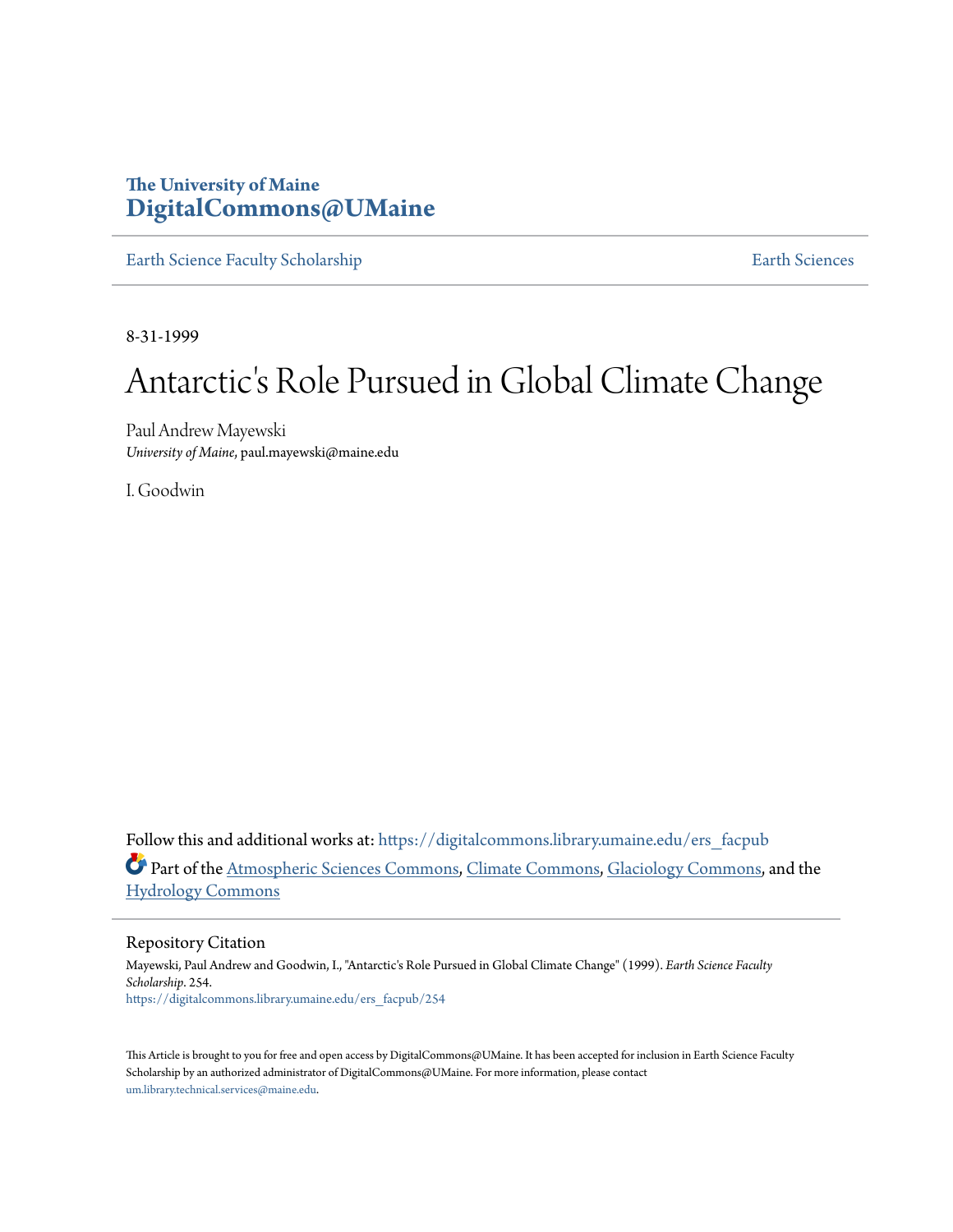#### **Eos,Vol. 80, No. 35, August 31,1999**

likely mediated by instabilities and topographic influences whose horizontal scales are much less than those of the well-studied alongshore flows. Exploring these largely unvisited scales is a new frontier for physical oceanography

To explore this new frontier, however, physical oceanography requires a continuous supply of graduate students. Similar to many sectors of science today, the recruitment of new students is difficult for a number of reasons. For one, physical oceanography is not visible to undergraduates majoring in mathematics, physics, and engineering. Therefore, physical oceanography does not attract enough graduate applicants from that population.

The interdisciplinary aspects of oceanography should be used to attract new students. Efforts to explore the disciplinary and sometimes physical boundaries of physical oceanography should be encouraged.These include the traditional oceanographic fields of biology, chemistry, and geology and others such as hydrology (nearshore/streams) and meteorology (air-sea interface).

In fact, a strong sense exists that a major thrust in physical oceanography will be along interdisciplinary lines.Yet NSF organization makes it difficult to fund interdisciplinary projects in the ocean sciences. A complicating factor is that, by their nature, interdisciplinary projects require more resources than individual science programs, even though they do not require the vast resources demanded by major programs. Therefore, interdisciplinary projects now seem to fall between the cracks and are perceived to be disfavored.

Despite these problems, a consensus exists that NSF's core program is an invaluable asset for the ocean sciences. The peer review system maintains a balance between scientific rigor and responsiveness and ensures continuing support for innovative and fundamental science . However, increased stresses are being placed on the peer review system as we attempt to maintain scientific infrastructure and increase our responsiveness to societal needs.

Physical oceanographers will be working across boundaries to develop new tools and investigate new problems in the next decades. Advanced sensors from emerging technology will be transmitting data at high rates using improved, inexpensive global communications. This stream of information will be incorporated into data assimilations to be used in new numerical models that will take advantage of modern computing power.

Among the major accomplishments in physical oceanography has been a revolutionary understanding of the coupling of the tropical ocean and atmosphere leading to the development of predictive El Nino models.The collection of data used to feed these models relies on technologies that enable detailed measurement of climate variables. For example, in the last 10 years the errors in surface heat fluxes obtained from ocean moorings have been reduced by a factor of over 40, so that the present uncertainty is 5 watts per square meter.

We also now have a good estimation of the global distribution of mesoscale variability in the world ocean.These observational advances have been in parallel with theories and models of mesoscale instabilities, geostrophic turbulence, and diffusion.Time and space scales that were ignored decades ago are now recognized as very important to physical, biological, chemical, and geological processes. Improved theories and models of this geostrophic turbulence have been developed.

Approaching is the completion of the World Ocean Circulation Experiment that is provid-

ing a snapshot of deep ocean hydrography. This and other studies, in an alliance of geochemistry with physical oceanography, have employed tracers such as chlorofluorocarbons and helium/tritium to improve estimates of the pathways and timescales of ocean circulation.

Molecular mixing in the ocean involves turbulent eddies with spatial scales on the order of millimeters or less. It is on these small scales that water-mass conversions of climatological significance ultimately occur. Quantitative measurements have been made of the strength of this small-scale ocean mixing and its dependence on the local internal wave field and other environmental conditions.The main conclusion of these studies is that vertical mixing in the main thermocline is very weak.This inference has been confirmed by direct measurements of vertical mixing via tracer release experiments.

Meetings and workshops assessing research and the future have included Advances and Primary Research Opportunities in Physical Oceanography Studies (APROPOS), Future of Ocean Chemistry in the United States (FOCUS), Future of Marine Geology and Geophysics (FUMAGES),and Ocean Ecology: Understanding and Vision and for Research (OEUVRE). For APROPOS, questions related to physical oceanography's past and future were sent to approximately 550 U.S. scientists working in it and related fields.The questions and responses are posted on the APROPOS Web page ([www.joss.ucar.edu/joss\\_psg/project/](http://www.joss.ucar.edu/joss_psg/project/) oce\_workshop/apropos).

#### **Author s**

*Thomas Royer, Department of Ocean, Earth, and Atmospheric Sciences, Old Dominion University, Norfolk, Va, USA, and William Young, Scripps Institution of Oceanography, La Jolla, Calif, USA* 

### Antarctic's Role Pursued in Global Climate Change

#### PAGES 398,400

The impact of Antarctica on global climate change and the impact of global climate change on Antarctica are the focal points of a current series of expeditions there, and an international, interdisciplinary array of researchers met this past spring to go over the expeditions'progress. Advances were reported in describing the impact of the seasonal cycle, semiannual oscillation, and the El Niho-Southern Oscillation (ENSO) cycle on Antarctic accumulation in recent decades.

Difficulties still remain, however, in explaining fully the history and forcing of the Antarctic climate and the links between tropical forcing and high-latitude response. The difficulties arise largely because of the relatively short duration and sparse spatial coverage of Antarctic meteorological data.

The study, the International Trans Antarctic Scientific Expedition (ITASE), has been filling in the gaps in the Antarctic's climate record for the past 200 years or so. This will allow an assessment of natural climate variability there over a number of decades and lead to a better understanding of the global implications.

The expedition is combining available meteorological data from the Antarctic and the Southern Ocean with ice core proxies for a variety of climate parameters, such as moisture balance, atmospheric circulation, and temperature. Available data include reanalysis fields, in situ observations, and operational model fields, providing approximate descriptions of spatial and temporal variability of Antarctic accumulation and associated atmospheric circulation from approximately 1957- 1958 (the International Geophysical Year) to the present.

Annual layer dating of ice cores and absolute dating through unique stratigraphic markers were among the topics discussed at the workshop by glaciologists, geophysicists, remote sensing specialists, and meteorologists from 15 countries. Development of annually resolved ice core series is recognized as an essential component of the ITASE program because of the fidelity needed for comparison and calibration with instrumental series.

Several different tools are used in dating ITASE cores. These include annual layer counting of stable isotope, chemistry, and particle series. These annual layering counting tools are calibrated to volcanic and nuclear fallout markers. As an example, sulfate from a variety of well documented volcanic emissions, covering the last  $\sim$ 200 years, is potentially documented in Antarctic ice cores.The cores may contain sulfate from the following eruptions: Lascar, Chile (1993); Pinatubo, Philippines, and Cerro Hudson,Chile (1991); El Chichon,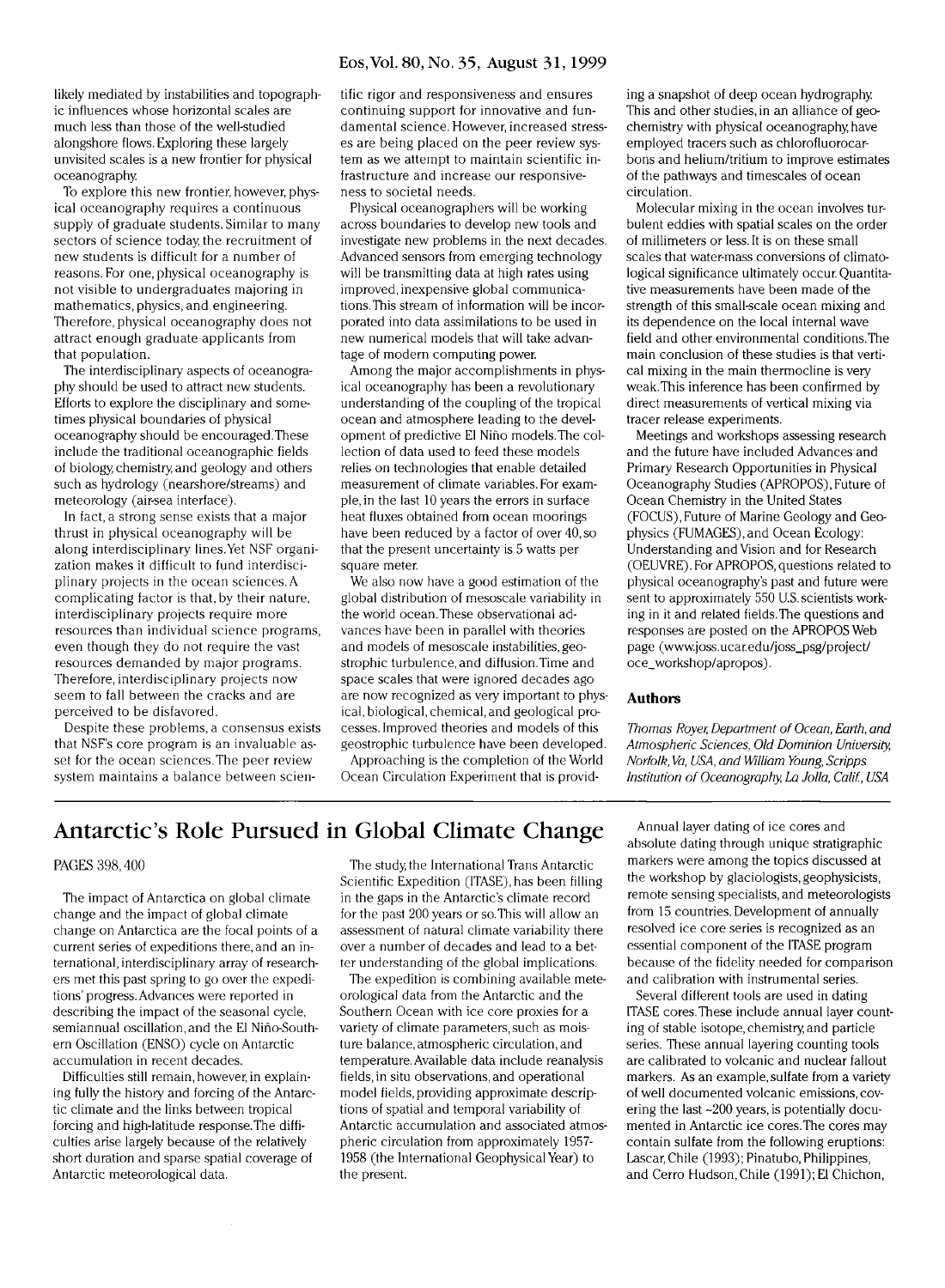

*Fig. 1. Map of planned and proposed national and multinational oversnow traverses that will form the principal fieldwork phase of the International Trans-Antarctic Scientific Expedition (ITASE) in the next decade (2000-2010).* 

Mexico (1982); Deception Island, South Shetlands (1972,1969,1967); Agung, Indonesia (1963); Cerro Azul,Argentina (1932); Santa Maria, Guatemala (1902);Tarawera, New Zealand (1886); Krakatau, Indonesia (1883); Coseguina, Nicaragua (1835); Babuyan, Philippines (1831); Galunggung, Indonesia (1822); Tambora, Indonesia (1815); and an unknown location (1809).

Ice core proxies for Antarctic moisture flux also were discussed. A selection of 23 ice core derived accumulation rate time series, distributed around the continent, was compared during the workshop. Empirical orthogonal analysis of the series demonstrated that within regions the series share significant common variance. Investigation into associations between regions may provide evidence of the history of moisture-bearing atmospheric circulation systems potentially associated with features in the ENSO system and the Antarctic circumpolar wave.

Ice core proxies for major Antarctic atmospheric circulation patterns were taken up as well. Recent analyses of the instrumental record have shown a dynamic linkage between the tropical ENSO system and the high southern latitudes and have confirmed the existence of an ENSO-Antarctic climatic teleconnection. These investigations reveal that annual temperatures at the South Pole are positively correlated to annual values of the

Southern Oscillation Index of the previous year *[Savage et ai,* 1988].

The ENSO signal has been interpreted at the South Pole in an ice core covering the years 1922-1984 and also in a core from Dronning Maud Land.They clearly show increases in methylsulfonic acid (MSA) concentration during El Nino events identified in a historical El Nino chronology by Quinn et al. [1987].MSA is produced from the oxidation of atmospheric dimethylsulfide, a major emission of marine phytoplankton.

A new record from the South Pole was presented at the meeting. This core extends the South Pole ice core proxy for ENSO back to 1500 A.D.and also identifies a sea ice-MSA association previously observed at a site to the north on the Newall Glacier, southern Victoria Land. Background values of MSA in the South Pole core are associated with sea ice extent anomalies  $(185^{\circ} \text{-} 245^{\circ} E)$ , and outliers in MSA are associated with warm events (El Nino events), allowing investigation of ENSO-sea ice associations. A sea salt proxy for the strength of the Amundsen Sea low developed from the Siple Dome ice core was also presented.

Another topic of note involved ice core proxies for temperature and borehole temperature. Stable isotope measurements of ice  $\delta D$ ,  $\delta$  °O, and deuterium excess) have classically been employed as a proxy for temperature in

Antarctica, and more recently borehole measurements have been undertaken to provide direct measures of snow surface temperature time series. An overview of results from these studies, combined with instrument observations, reveals an ~1°C warming in the Antarctic peninsula and Dronning Maud Land over the past few decades.

High-resolution ice cores on Law Dome, Wilkes Land, have enabled the discrimination of seasonal stable isotope signals, which are being calibrated to the instrumental meteorological record. This calibration is being used to resolve major precipitation events and temperature fluctuations.

The workshop also took up an examination of the ice sheet record in between ice core sites. Ice cores can provide annually resolved records of environmental change, but they are based on centimeter-scale diameter samples. Snow and ice radar systems on the other hand provide detailed information that can be tuned to investigate snow layering in the upper several tens of meters of the Antarctic ice sheet and down to thousands of meters in depth to detect ice thickness and bedrock configuration. Radar measurements between and around ice core sites add information that is extremely valuable in assessing the representativeness of ice core sites and in the determination of decadally averaged snow layer thicknesses between core sites.

Detailed examination of changes in topography and ice dynamics that exert controls on accumulation rate is being conducted through Global Positioning System surveys along ITASE traverse routes.This is being done to remove the influence of these factors and more clearly assess the influence of climate change on accumulation.

Ground truth for satellite remote sensing of the Antarctic ice sheet also was discussed. Recent advances in remote sensing technology and availability of images have vastly improved traverse route selections, core site selection, and spatial interpolation of ice core time series. As an example, temporal changes in snow surface elevation and velocity can be mapped using laser altimetry and interferometric methods. ITASE traverses provide unique opportunities for developing ground truthing for remote sensing experiments that are geared toward characterizing and interpreting changes in surface topography, surface temperature, surface velocity, and various other surface characteristics of ice sheets, such as roughness, grain size, and albedo.

The workshop also provided a venue for discussing the coordination of sample collection, sample handling, data exchange, data interpretation, and future ITASE oversnow traverse plans for the next decade. ITASE efforts over the next decade are widely dispersed over the continent (Figure 1).

Themes to be investigated in current and future ITASE projects include the relationship between Antarctic precipitation variability with ENSO associated climate, particularly